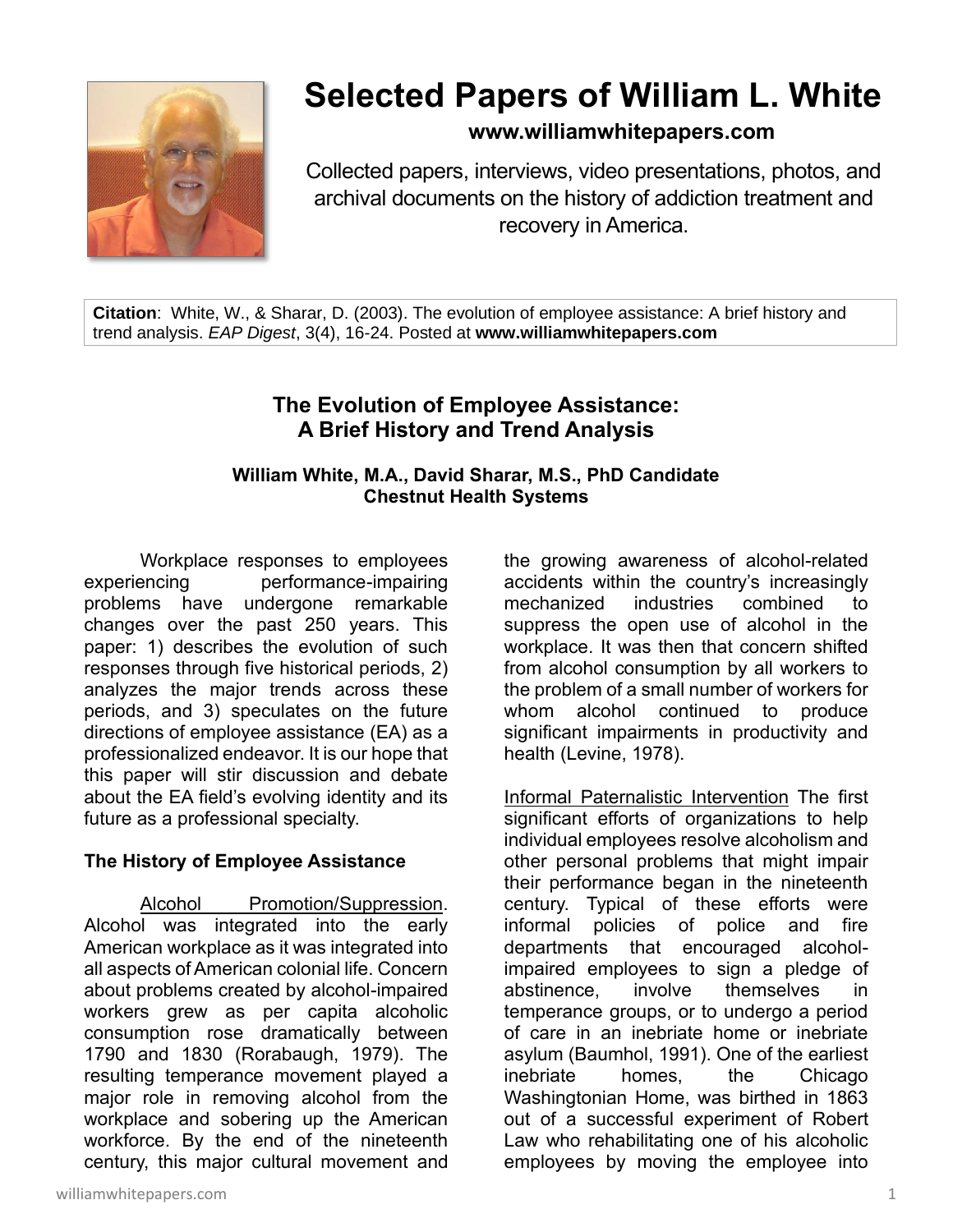Law's own home (White, 1998). Such efforts were part of the "rescue work" that emerged within the American temperance movement, and were aggressively pursued within companies whose leaders viewed themselves as the head of the company "family." The growth of medical and personnel departments within American business and industry grew, in part, out of such paternalism.

Industrial Alcoholism Programs As American businesses and industries became larger and more depersonalized in the opening decades of the twentieth century, companies responded to alcohol-impaired employees in one of two ways: They were either fired, or they were retired on the job. It was in this context that occupational counseling programs rose in the 1940s. These programs were frequently rooted in the informal assistance offered to alcoholic employees by other employees who had sobered themselves through involvement in Alcoholics Anonymous (Trice and Schonbrunn, 1981; White, 2000a). The desire to reach a larger number of alcoholimpaired employees led to a formalization of these efforts within companies such as Eastman Kodak, Allis Chalmers, and Kennecott Copper Company (Steele, 1989; Presnall, 1981).

These more formalized programs were christened "industrial (or occupational) alcoholism programs," and spread through the efforts of a rising "alcoholism movement" led by the Yale Center of Alcohol Studies and the National Committee on Education on Alcoholism. The Yale Plan for Business and Industry promoted a nine step plan for implementing an occupational alcoholism program: 1) education of top management, 2) assignment of program responsibility to an existing department, preferably the medical department, 3) selection and training of a coordinator to administer the program, 4) mobilization of internal intervention resources, 5) development of a company-wide policy regarding relationship of treatment to discipline, 6) linkage to alcoholism treatment services, 7)

and education, and 9) periodic surveys to assess the extent of the problem within the company (Henderson and Bacon, 1953).

supervisory training, 8) employee orientation

Internal Employee Assistance Programs During the 1950s, companies such as Consolidated Edison, Standard Oil of New Jersey, and American Cyanamid extended their alcoholism programs to also cover employees that were experiencing mental health problems. This marked the beginning evolution from industrial alcoholism programs to workplace employee assistance programs (Presnall, 1981, Roman, 1981; Steele and Trice, 1995). The pivotal event in this transition was the establishment of an Occupational Programs Branch within the National Institute on Alcohol Abuse and Alcoholism (NIAAA) in the early 1970s. Will Foster and Donald Godwin pushed the position within NIAAA that workplace intervention should not be focused on alcoholism but on the broad spectrum of behavioral health problems encountered by employees. One of the goals of NIAAA leadership from its earliest inception was to break down the stereotype of the alcoholic as a Skid Row wino and take the issue of alcoholism to the heart of middle-class America (Roman, 1981). NIAAA funded two "Occupational Program Consultants" (OPCs) within each state whose responsibility was to organize occupational alcoholism programs in business and industry. These first OPCs became known as the "Thunderin' Hundred," and their efforts led to a dramatic rise in the number of occupational alcoholism programs in the U.S. The emergence of occupational alcoholism as a professional specialty was marked by the 1971 founding of the Association of Labor Management Administrators and Consultants on Alcoholism (ALMACA). The rapidly evolving philosophy that guided the OPCs led first to a shift in emphasis from identifying alcoholic employees to identifying employee performance problems and then to a transition in identity of these programs from alcoholism intervention programs to "broadbrush" employee assistance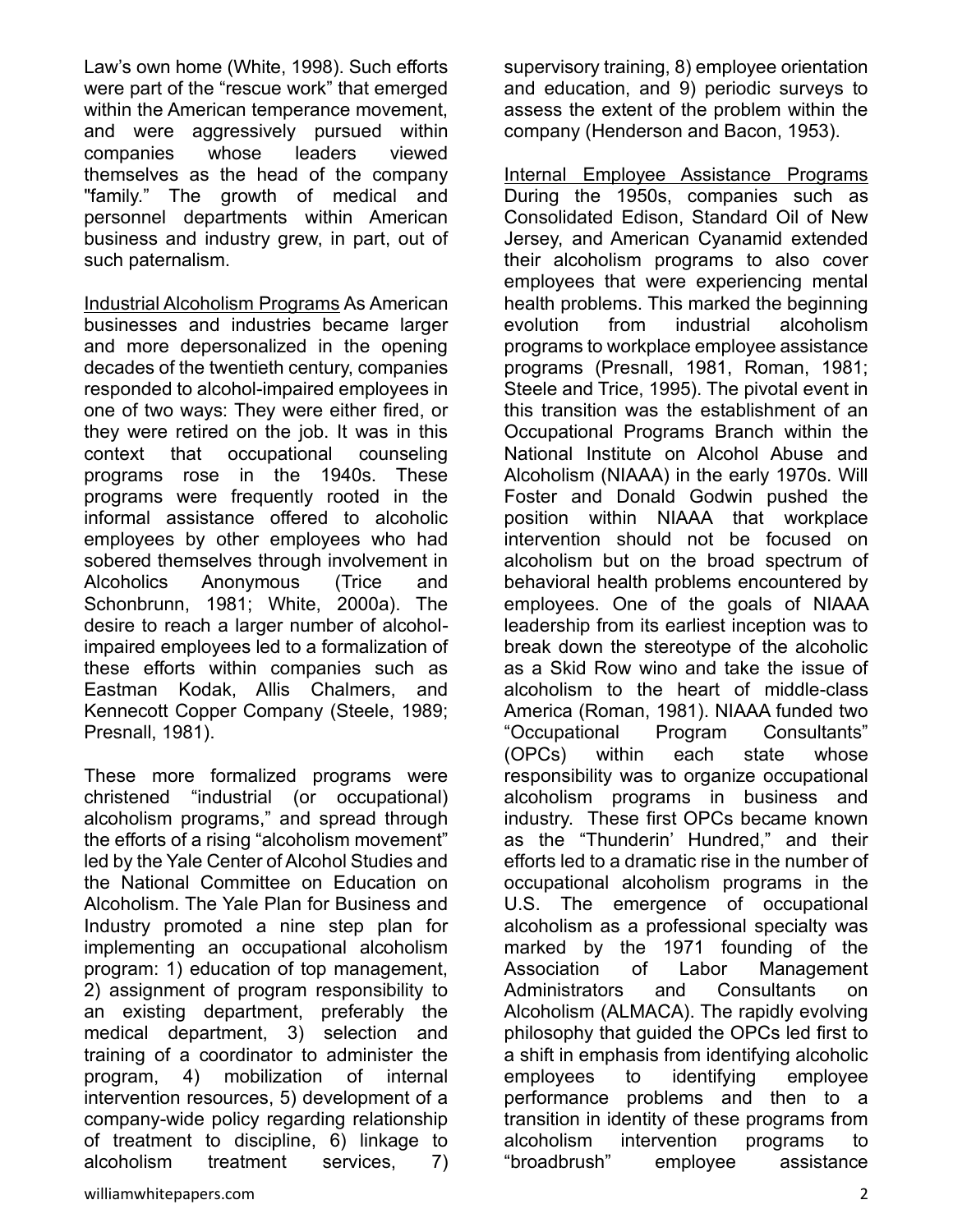programs (EAPs). As they spread, the focus of these new EAPs shifted from the alcoholic employee to employees encountering a broad spectrum of behavioral health problems (Roman, 1981; Wrich, 1974, 1980).

External Employee Assistance/ Managed Care/Work-Life Programs During the evolution from industrial alcoholism programs to employee assistance programs, there was also a shift in where such programs were placed. The trend was from placement of these programs within a company to the practice of contracting for such services from local or national behavioral health organizations (Oss and Clary, 1998). A large number of communitybased agencies and proprietor-owned organizations involved themselves in the delivery of EAP services, and contributed to the rise of new local and national organizations specializing in the delivery of contractual EAP services. During the 1980s, these vendors helped support a drug free workplace movement that saw the widespread introduction of drug testing (and mandatory referrals to EAP) in the American workplace. The "zero tolerance" philosophy that buttressed this movement created a new kind of role tension. EA professionals who had long played a role in the "rescue and recovery" of substance-impaired individuals within the workplace now found themselves participating in the exclusion and extrusion of these individuals from the workplace (Bennet, et al., 1994). The mission-diversification of EA was further extended with growing concerns about workplace violence. In response to this concern, EAPs provided violence-related training, consultation, crisis intervention and critical incident debriefing services. As EA professionals redefined their "customer" as the corporation, they offered a growing variety of organizational development and consultation services that went far beyond their original role of assisting individual employees.

A more recent trend is the role EAPs are assuming in helping companies directly manage their behavioral health care costs. This role ranges from screening and selecting behavioral health care providers, gatekeeping employee access to behavioral health services, approving types and duration of services, and providing aggressive case management of the whole service delivery process. A small number of EA/managed care firms who now control 70% of the cumulative managed behavioral health market share, as well as a growing number of smaller, regionally based vendors, are pushing this trend toward providing all behavioral health services on a carved-out basis, using a discrete contracted network and a staff of behavioral specialists who manage care (Oss, 2000, Jeffrey and Riley, 2000). For plans that "integrate" EAP with the managed behavioral health benefit, this model shifts the traditional EAP role from one of assessing needs and brokering service connections to the role of behavioral health plan administrator. It also erodes the distinction between the EA service and outpatient counseling or therapy with the prevalence of six and eight visit EAP models replacing the original "assess, refer, and follow-up" EA model (Jeffrey and Riley, 2000). These short-term EA counseling models imply that EA clinicians generally function as private practice therapists, providing one to eight visits about 60-70% of the time, preventing "costly" referrals beyond the EAP to the benefit plan.

Another recent trend in the EA field is the potential integration, if not mutation, of EAP and Work-Life (W-L) into a single unified program. Both EA and W-L share the mutual goal of addressing issues that hinder employee performance, although W-L provides assistance with "normal life events" such as child/elder care, adoption, college placement, financial/legal concerns, pregnancy and parenting, and consumer affairs. Unlike EAP, W-L can trace its roots to the "Great Society" when the federal government formed county-based child care coordinating councils designed to coordinate child care resources in close proximity with Head Start centers (Herlihy, 2000). Similar to the way EAPs moved from occupational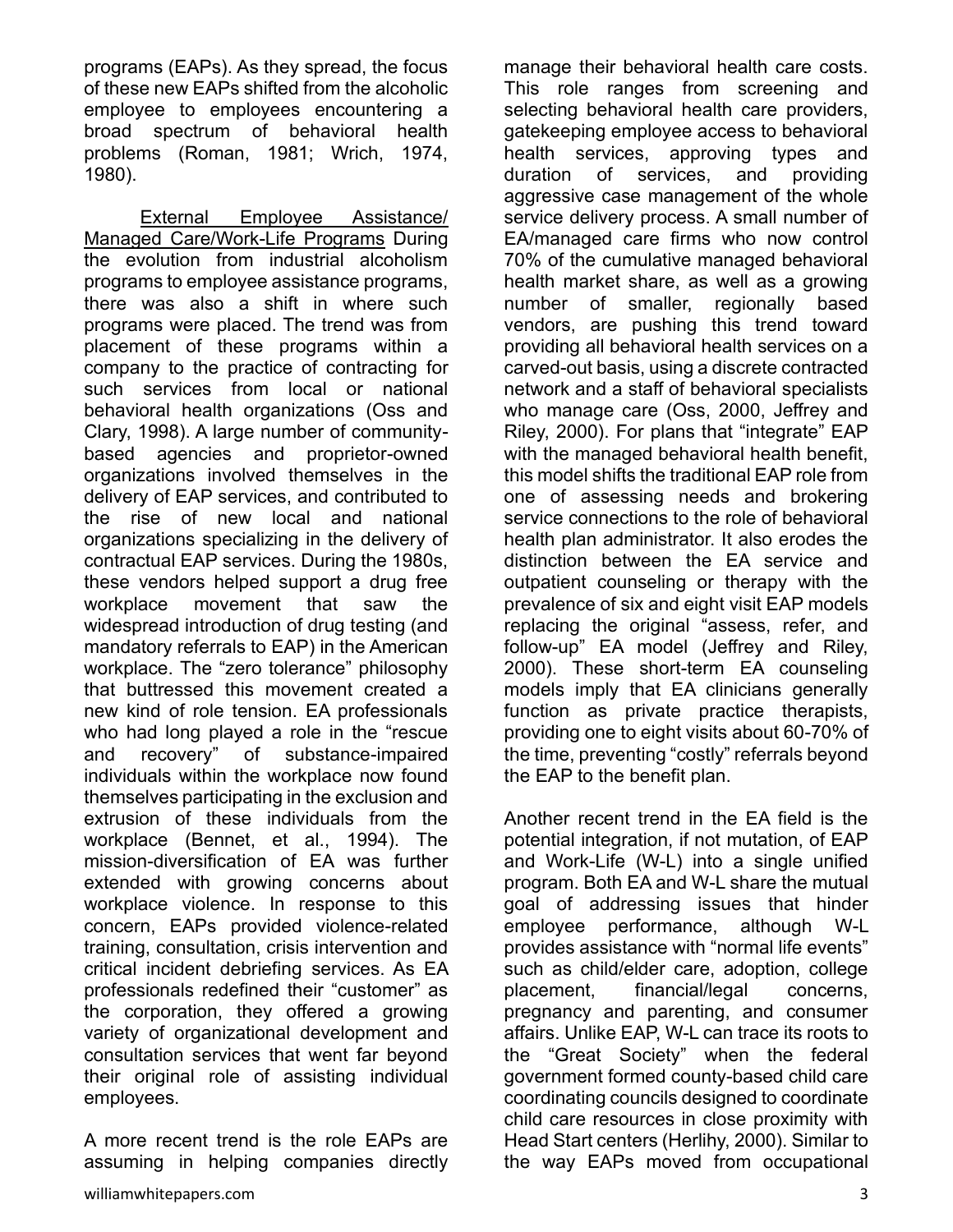alcoholism to "broad brush", these child-care resource and referral programs expanded to include elder care and other life event services. Given that the operational components (call centers, assessment and counseling, education and referral) of EA and W-L are similar, and many employers seem to believe this combination reduces stigma and implementation/ communication costs, there is a growing consensus that integration is more beneficial than two distinct programs (Williman, 2001, Herlihy et al, 2002). Despite this natural "fit", W-L and the "behavioral health" related disciplines are traditionally two separate areas of training and disciplines and have held separate organizational "turf" with employers. The inclusion of benefits management and W-L within the EA umbrella mark a further migration of the EA field away from its historical expertise in intervening with the substance-impaired employee.

Growth and Stability of EAP's The growth of EAPs has been quite phenomenal. The number of companies with formal occupational alcoholism programs rose from a handful in the 1940s to approximately fifty in 1959 to more than 175 in 1965. Three Hundred new EAPS were initiated in the first year of NIAA's OPC efforts in the early 1970s. By 1979, 59% of Fortune 500 companies had established formal employee assistance programs and estimates of the number of American companies with formal EAPs at the end of the 1970s ranged from 2500 to 4,000 (Roman, 1981; Milgram and McCrady, 1986). This estimate climbed to 12,000 by 1985 (Blum, Roman, Tootle, 1988), and presently over 65 million U.S. citizens are covered by an EAP or integrated EAP/managed behavioral health carve-out (Oss, 2001). Today more than 7,000 professionals work in an arena that less than twenty worked in during the 1960s. In the second half of the 20th century, industrial alcoholism programs were born, were transformed into broadbrush employee assistance programs, were professionalized, grew explosively,

incorporated a drug free workplace movement, and then further expanded their mission to include behavioral health care management and work-life/dependent care programs.

Despite the impressive growth in EAP enrollment and number of working EA professionals, several trends threaten the character and future of the field.

1. Intense competition and an oversupply of EA vendors have caused an extended period of restraint on price increases and significant consolidation among larger vendors and smaller vendors aggregating regionally (Oss, 2001, Findlay, 1999, Sharar and White, 2002).

2. With the infusion of low-wage workers and public welfare recipients into the workforce, EAPs are attempting to serve greater numbers of multi-problem, at-risk populations (e.g. poor single mothers, older workers, persons with co-occurring disorders) via serial episodes of brief interventions (Maiden, 2001).

3. With significant declines in employer spending on behavioral health benefits (Jeffrey and Riley, 2000), EAPs are at risk of becoming an inadequate service replacement for employers with minimal or no benefits for outpatient behavioral health services.

4. Telephone and Web-based interventions are increasingly viewed as a primary clinical medium rather than as a screening, educational, or motivational medium in spite of the fact that very little is known about how clinical outcomes of these less costly telephone or computer mediums compare to "in-person" intervention.

5. The original focus of EAPs is being obscured by a wide spectrum of related services and products, causing consumers and employers to see EAPs as "ill-defined and amorphous" (Blair, 2002), despite the field's two professional associations, program standards, a Core Technology, an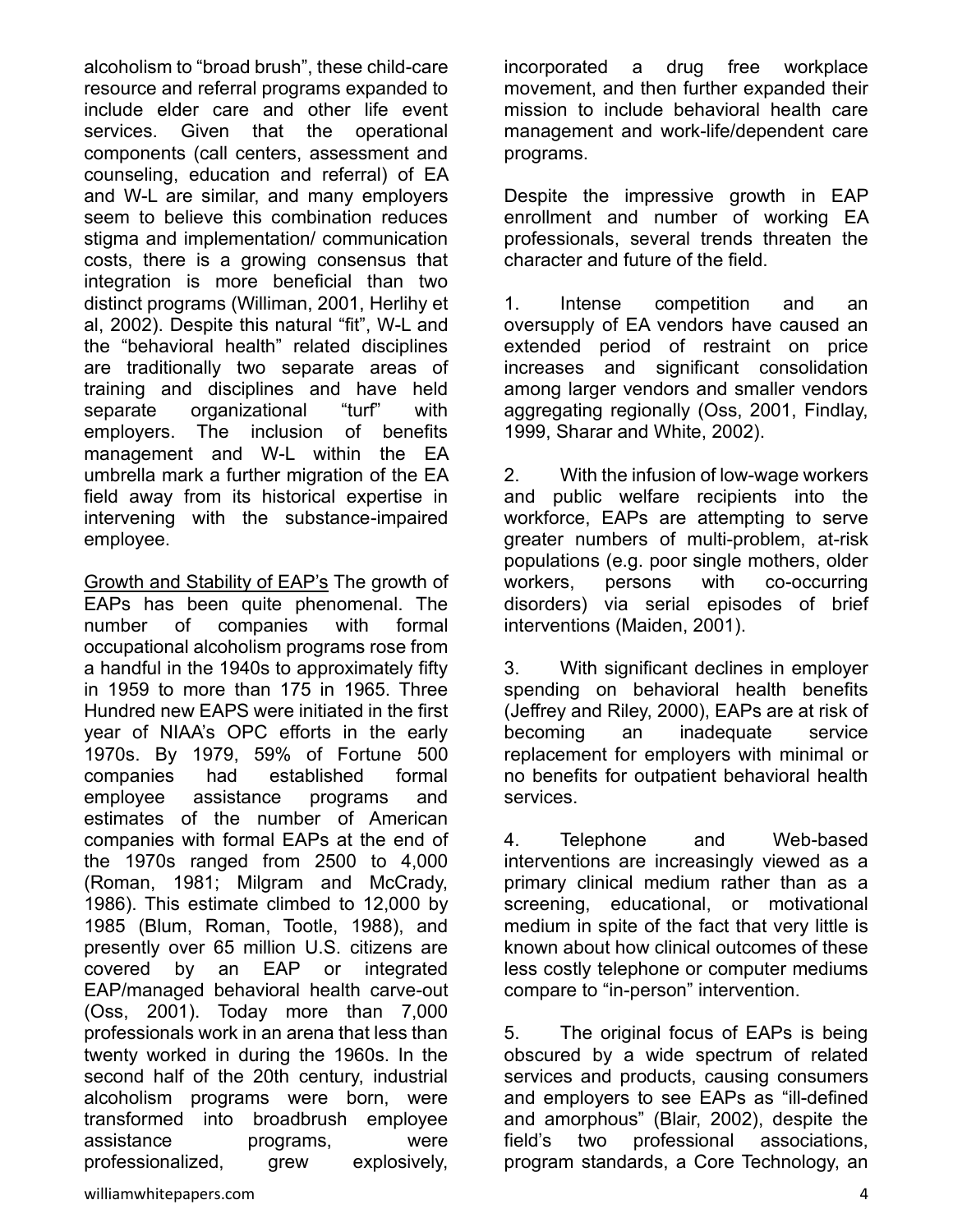accreditation process, and a practitioneroriented certification process.

# **Trend Analysis**

Our discussion of the major trends within the history we have just reviewed as well as our discussion of the future of the EA field will focus on six questions that address the mission of EA, the role of labor in the EA field, the organizational placement of EA services, the qualifications of EA service providers and programs, the financial future of the EA field, and the effectiveness of EAPs. Our speculations about the future are observations that we hope will stir examination about the present and future status of the field. In trying to predict future evolutions in EA, we are guided by a recognition that trends tend to generate their own excesses and set the stage for readjustments that are often depicted as pendulum swings. For example there are many fields in which there are predictable cycles of organizational centralization/decentralization and generalist/specialist role preferences.

If there are certain predictable cycles within the long history of professional fields, then perhaps we could predict some future trends, or at least some adjustments or corrections that will grow out of current excesses within the EA field.

# **What is the Primary Mission of EA Field?**

One of the clearest trends in the above-encapsulated history is the progressive expansion of the scope of employee assistance as an activity and a discipline. We have charted the evolutionary shifts from a single specialized problem (alcoholism) to a boundaryless spectrum of employee problems; from substanceimpaired employees to substance-using employees (via the drug free workplace movement); from problem-intervention to problem prevention, wellness promotion, and life events management; and from employee recovery (health) and retention to cost-containment, risk management,

benefits management, and critical incident management. The history of the employee assistance field could thus be portrayed in three stages; it's incubation within the alcoholism field, its emergence and professionalization, and its territorial expansion (See Figure 1).

(Figure 1: Funnel diagram showing widening scope of mission)

This expansion reflects both quantitative shifts (the number of activities embraced within EA contracts) and qualitative shifts (e.g., the shift in focus from the recovery and retention of substanceimpaired workers to the detection and control of substance using employees). As the primary "client" (ultimate loyalty) shifted from the employee/family, it should not be surprising that the dose (intensity and duration) of services provided by and through EAPs declined in tandem with this shift.

New professions face two threats to their long-term survival. They can fail to thrive due to overspecialization or they can rapidly diversify until they encounter and are devoured by more powerful forces within their operating environment. The mission of the EA field has become so diffuse that one could argue that the weakened identity and lost boundaries of the field have left it ripe for colonization (or that such colonization has already occurred). If the speed of boundary erosion and diversification continues, we envision the potential collapse (progressive dissipation) of the EA field as a specialized professional field. The most likely scenario would be a loss of the field's historical core functions with the continued illusion that the EA field can maintain its identity and mission fidelity in the midst of this ever-expanding menu of services. Even employer purchasers seem confused about how these moving pieces once called "EAP", each with its own rate structure, fit into a cohesive behavioral health/life management plan that saves them time and money while improving clinical efficacy and performance outcomes.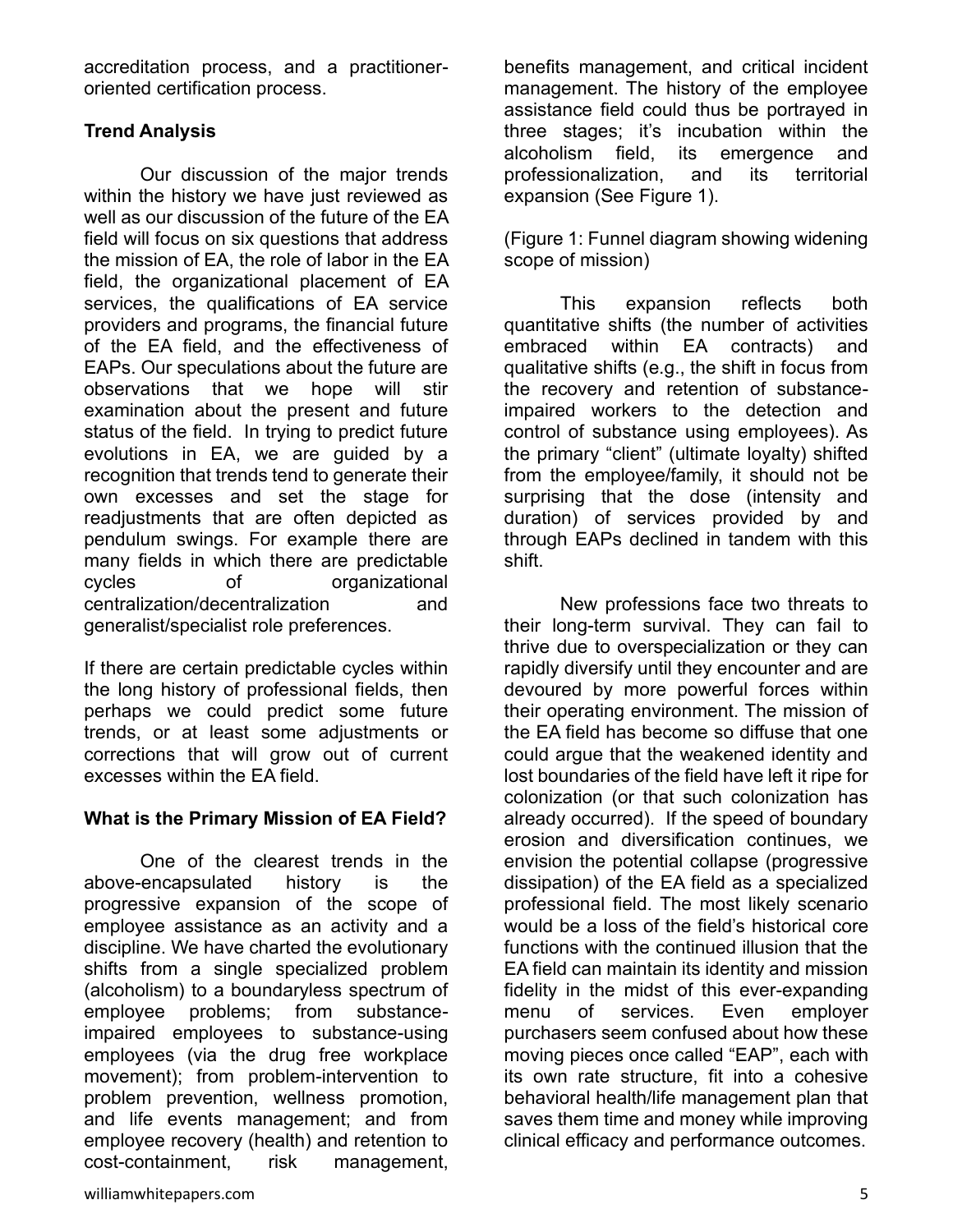Rapid diversification poses the risk of eroding the quality of one's original core products and services. It has been argued that the EA field is less capable of salvaging the substance-impaired employee today than it was twenty-five years ago (White, 2000). We have entered a time when more and more company managers and union leaders, having lost direct knowledge of and participation in successful recoveries, see the employee with a behavioral health disorder as a nuisance and an unacceptable cost and safety risk. If there really are natural cycles of specialization and generalization, then we would predict a day in the future when progressive employers will tire of losing some of their best and brightest employees to alcoholism and will call for a program of intervention to restore them to productivity. Perhaps this new program will be called something befitting its form and function–something like occupational alcoholism program (White, 2000b).

#### **What is the Role of Labor in the EA Field?**

The history of EA as a field is marked by the diminishment of the role of labor within the field. Labor leaders have played a significant role in addressing the problem of substance-impaired workers. As early as, 1827, American labor leaders advocated a ban on alcohol use in the workplace, and American labor leaders such as Leo Perlis played a significant role in the rise of unionbased alcoholism programs and unionmanagement collaboration in the development of alcoholism intervention programs. The emphasis on labor involvement in the design and operation of employee assistance programs waned as the EA client shifted from the employee and his/her dependents to the company. Also, the now prevalent external vendor model of using a contractual network of "EAP Affiliates" has resulted in a shift away from the natural web of support historically provided by recovering employees and labor-based peer volunteers to short-term counseling with a professional in a consulting room. Ironically, this shift represents less of a community-based,

work-site focus and has contributed to the gradual erosion of connecting troubled employees to indigenous community and workplace recovery support systems in favor of professionally directed therapy (White, 2002).

The authors see two potential adjustments to this trend: 1) a renewal of the relationship between the EA field and national and local labor leaders, or 2) a dramatic increase in the number of labor unions that organize their own labor assistance programs as a backlash against the growing coerciveness of the EA program and ineffectiveness of company-contracted EA services to rehabilitate and retain employees with behavioral health disorders.

#### **What is the best organization and location of EA Services?**

We see several trends in the locus of EA services, each of which moved the point of contact of assistance further away from the line employee. First, there was the transfer of indigenous "wounded healers" from their normal work responsibilities to a specialized helping role within the company. While this move provided more time for work with troubled employees, it removed the helper from the network of natural peer relationships in which they were closely connected to and trusted by other employees and created status barriers that had not existed before professionalization of this role. Eligibility for EA services was also extended from the employee to the employee's dependents, and, in a prophetic milestone of demedicalization, EA services were gradually moved organizationally from company medical departments to their human resources or benefit departments.

The next trend was to outsource EA services to local, then regional, then national and, more recently, to international vendors. The expansion by national vendors is reaching its saturation point in the U.S., leaving growth opportunities for these megacompanies only through the acquisition of smaller, local contracts, the expansion of EA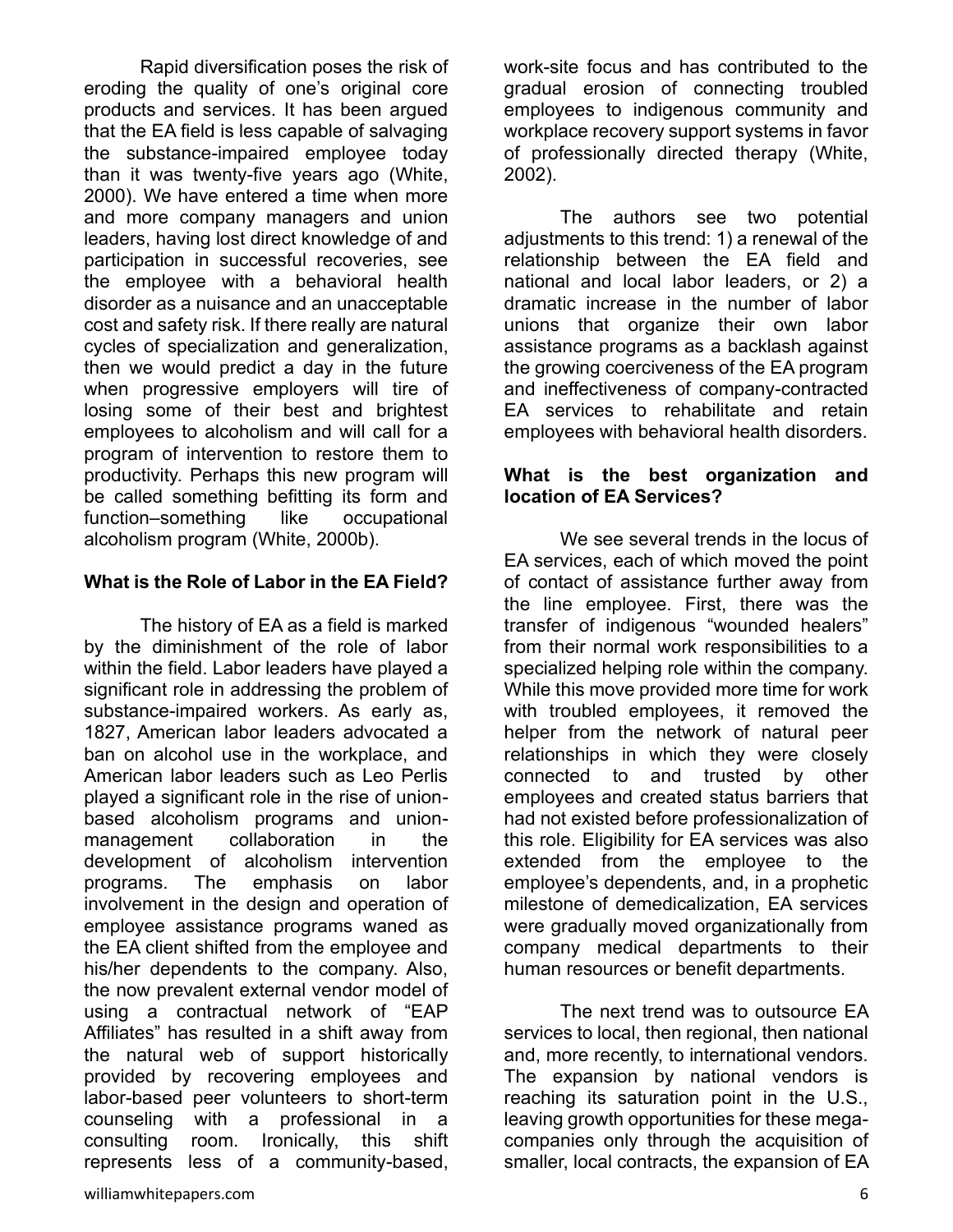services outside the U.S., or the expanding the service scope (and income) from existing contracts. Many of these companies are investor-owned and insurance-based and "bundle" an EAP as a "cheap" add-on to a managed behavioral health plan, work-life program, health insurance plan, or disability management program. EAPs are simply one "menu" item in the "one-stop shopping" behavioral health/life management marketplace, and occasionally viewed as a "loss leader" in an effort to sell more lucrative service lines that complement EAP.

The trend toward nationalization and centralization has had three consequences: 1) the EA service provider has been removed from the work site, 2) the EA service provider is less knowledgeable about the resources of the local communities in which employees reside, and 3) the problem identification and resolution process is shifting from a face-to-face relationship to a telephone conversation or on-line connection. Acknowledging the profound and important impact of communications technology and centralized efficiency does not diminish the need for personal human contact and the comfort of another human being's physical presence as a remedy for stress, personal problems, and behavioral health disorders. What the historical EAP provided, particularly for employees requiring sustained or episodic support, was continuity of in-person contact in a primary helping relationship and an intimate knowledge of the changing availability and quality of local resources. That continuity has been replaced with an EA service process marked by remoteness, impersonality, transience, and reduction in the physical presence of a helper offering personalized comfort and support.

As larger, external vendors have garnered control of the marketplace, EA services have migrated to an out-of-area call center and the controlled use of subcontracted affiliate clinicians who have no real connection to the workplace and are frequently not even know to the local employer, manager, or union. Many local affiliates complain that some external EA vendors actually forbid contact between the affiliate and the local work-site, inhibiting the ability of the affiliate to gain the trust of local employees and management and be integrated into the organizational culture (Sharar, White, and Funk 2002).

We anticipate a growing challenge to national/regional vendors and predict a relocalization of certain EA functions and a growing emphasis on organizing support systems inside the workplace and inside local communities. To survive such challenges, national/regional vendors will need to re-engineer EA services to combine elements of national and local service delivery models and be both "high tech and high touch". Vendors who implement geographically diverse, multi-location programs will need to ensure improved, constructive involvement with the local employer and attempt to align the goals and expectations of the local employer and EA affiliate with the vendor headquarters and account management process. Vendors also need to examine their increased reliance on telecounseling, especially when serving outof-area employee clients, and evaluate when it compromises community-based quality of care and needed collaboration with the local EAP affiliate.

The authors predict that employer purchasers will begin to question the theoretical connection between the size and location of the vendor and claims of performance related to outcomes or responsiveness. What is the connection, if any, between size, market dominance, location, medium of service, and superior outcomes in EAP? If the EA field cannot sustain ownership of its current functions within all locations of business and industry, and integrate with the local work site, we suspect that many of these services will be provided by occupational medicine or primary care physicians and the growing interdisciplinary teams that will surround them. Sustaining (or restoring) these core functions will require EA vendors (local and national) to move away from feudalism and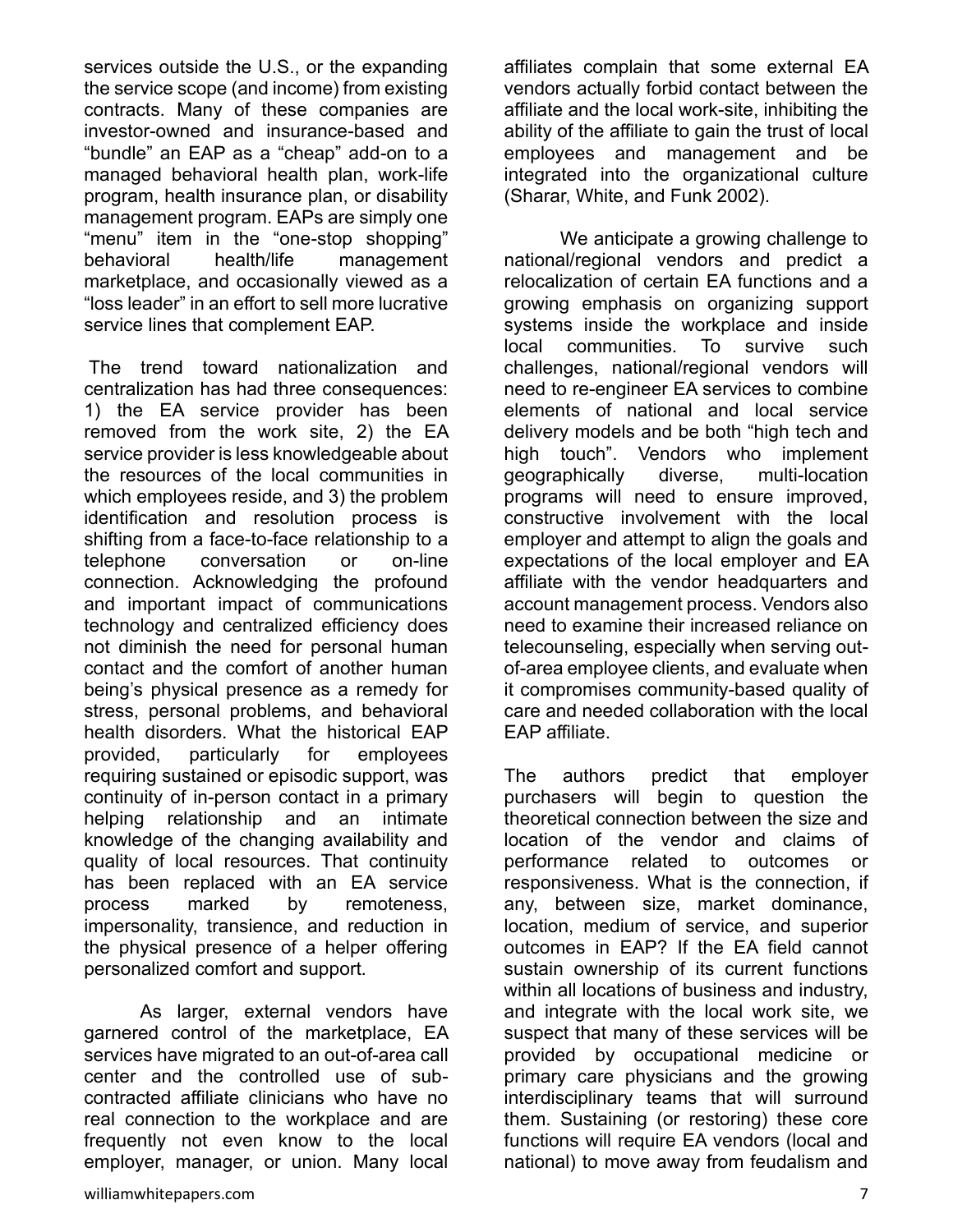suspicion of competitors to the most significant human capital management change that business has witnessed in 40 years…the move toward collaboration (Fitzenz and Davison, 2002). The field cannot just declare itself to be collaborative partners with both customers and local affiliate providers. Partnerships must be earned by acquiring and demonstrating the necessary communication skills and links between the various stakeholders, regardless of clinical mediums and location of service.

#### **Who is Qualified to Provide EA Services and Call Themselves an EA Program?**

The early staffing of the EA field grew out of a "wounded healer" tradition which assumed that people who had resolved a particular problem were credentialed by experience to help others who were facing that problem. Staffing occupational alcoholism programs with recovered alcoholics reflected this belief. The credential of personal recovery became less credible in the transition from occupational alcoholism programs to broadbrush EAPs.

Since 1986 the Employee Assistance Professionals Associations (EAPA) has offered a voluntary certification credential, "Certified Employee Assistance Professional" (CEAP) as a way to qualify the competency of EA practitioners. As a competency-based credential, the CEAP has no formal educational requirement and relies on EA work experience, mentoring, and a knowledge test focused on the Core Technology. As a "stand-alone" credential, the CEAP is based on the premise that certified practitioners can perform both "nonclinical" organizational skills, such as management consultation, and individual clinical skills, such as a screening for chemical dependency. With such a wide variation of diverse backgrounds in the EA field, EAPA and its certification commissioners chose to include nonlicensed practitioners. Specifically, there were real concerns that non-educated recovering counselors, labor-based peer counselors, and non-clinical practitioners

with expertise in organizational intervention would be systematically excluded from holding the credential.

This decision to include non-licensed practitioners resulted in many EA professionals who were licensed clinicians to question why they needed to supplement their license with a certification. This subgroup of licensed professionals also criticized the CEAP as being "too easy and lenient" and cited examples of CEAPs without graduate degrees or licenses performing complex clinical activities such as post-positive drug test "fitness-for-work" assessments, forensic type assessments for threats of workplace violence, and return-towork evaluations following leaves for psychiatric disability(Sharar, White, and Funk, 2002).

National EA vendors who contract with EAP affiliates to provide services on an "as needed" basis may value practitioners who have earned the CEAP but certainly do not usually require it to perform EA assessment and counseling. The main requirement to join an EA affiliate network is a graduate degree in a helping profession and an unrestricted license to practice, not evidence that affiliates have even a rudimentary understanding of EAP Core Technology. In fact, many vendors combine their EA affiliate network and managed behavioral health network into a single blended network, diluting what is distinct or specialized about counseling in the EA context (Jeffrey and Riley, 2000). This practice is a declaration that the CEAP is not needed to do the majority of EA work that takes place and that all practitioners credentialed in the vendor's network can provide EA services, outpatient therapy, or both. It is mere speculation if or when an EAP affiliate will assess the employee's problem within the context of work and job performance or utilize an "early intervention/workplace wellness" perspective as opposed to a tertiary, psychotherapeutic perspective. The authors suspect the former perspective is occurring less and less in today's EAP climate, even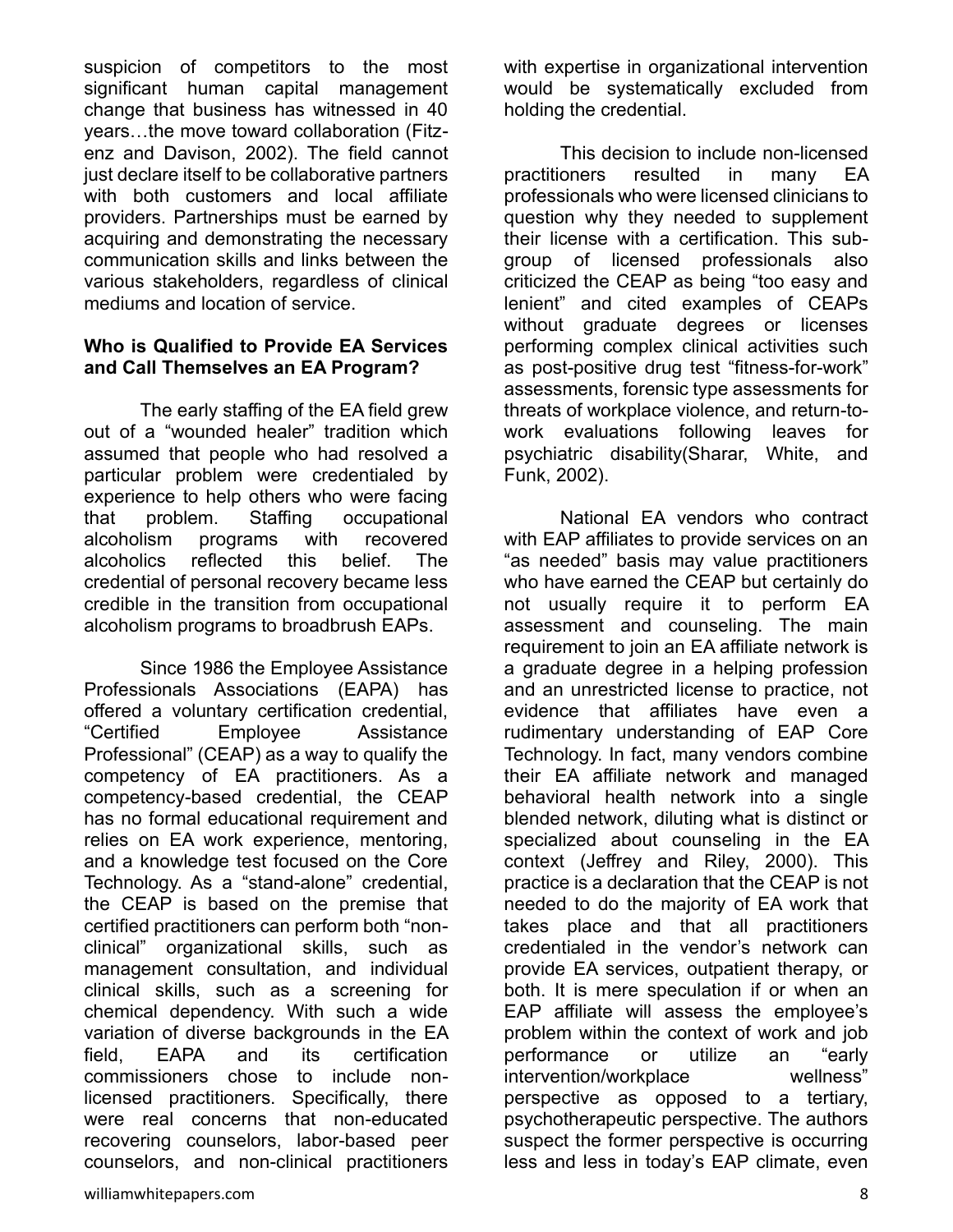with the advent of the CEAP as a specialized credential for EA practice.

The CEAP is simply one measure that an EA practitioner has some basic awareness of the distinguishing aspects of EAP practice, not evidence of competence to evaluate a variety of mental health or addictive disorders, find the very best provider match for a particular condition, or consult with management on the potential referral of a poorly performing employee. The CEAP has found itself in a conundrum; it needs to elevate its own criteria to further enhance the field's credibility without alienating its constituency and revenue base. It is also not clear whether this debate about EAP credentials is important to anyone outside the field, particularly employer purchasers or service consumers.

A related issue is what are the requirements for a program to label itself an "EAP"? Programs that call themselves an EAP but are in reality quasi telephone-based services, have little workplace emphasis, no supervisory training or management referrals, and fail to meet the definition of "EAP Core Technology" as originally identified by Roman and Blum (1988), may merely be camouflaged as EAPs. The danger here is that employer purchasers are limited by their lack of knowledge and information to determine whether or not EA services meet minimum standards of quality to actually function as an EAP or be labeled an EAP. In an effort to address this concern, both the field's professional associations, Employee Assistance Professionals Association (EAPA) and Employee Assistance Society of North America (EASNA) promulgated "two" sets of standards, provided support to "two" different accreditation organizations to administer "two" accreditation processes whereby an independent third party evaluates the EAP based on one of these two sets of generally accepted standards. The plan is to use EAP accreditation, as offered by the Council on Accreditation (COA) or Rehabilitation Accreditation Commission (CARF) as a way to separate

those EAPs that meet minimum of standards of quality from those that do not, along with a method to recognize the EA field as having a unique and essential knowledge base and set of skills. The accreditation of EAPs is viewed by its proponents as having the potential to improve quality, accountability, and reduce abuses associated with the mislabeling of the name "EAP" and its functions. The COA began accrediting EAPs in 1992 and reports that over 100 EAPs are COA accredited, many of them Canadianbased vendors (Stockert, 2002). CARF has offered EAP accreditation since 1998 and over 20 EAPs are CARF accredited (Migas, 2000). COA and EASNA, as supported and funded by the Center of Substance Abuse Prevention of Substance Abuse Mental Health Services Administration, and with the help of Masi Research, Inc. have recently ran tests on a revised set of standards at five "Beta Sites" including both national EA vendors and internal programs (Haaz, 2002).

It remains unclear whether or not accreditation will be an integral part of improving the quality of EAPs as well as an important means of demonstrating quality to company decision-makers. If accreditation encourages the field to migrate towards the adoption of universal standards, then perhaps it can play a vital role in restoring some fidelity to the original core technology model that combines to address employee personal concerns that overlap with workplace productivity. Achieving this noble goal requires that advocates and sponsors of accreditation collaborate to resolve a myriad of challenging issues:

1. Making accreditation affordable for an industry that is already wrestling with slim margins or operating losses.

2. Making the accreditation process sensitive to the wide variation and diversity of EA models and levels of implementation across multiple "host" organizations and yet still have a meaningful accreditation process.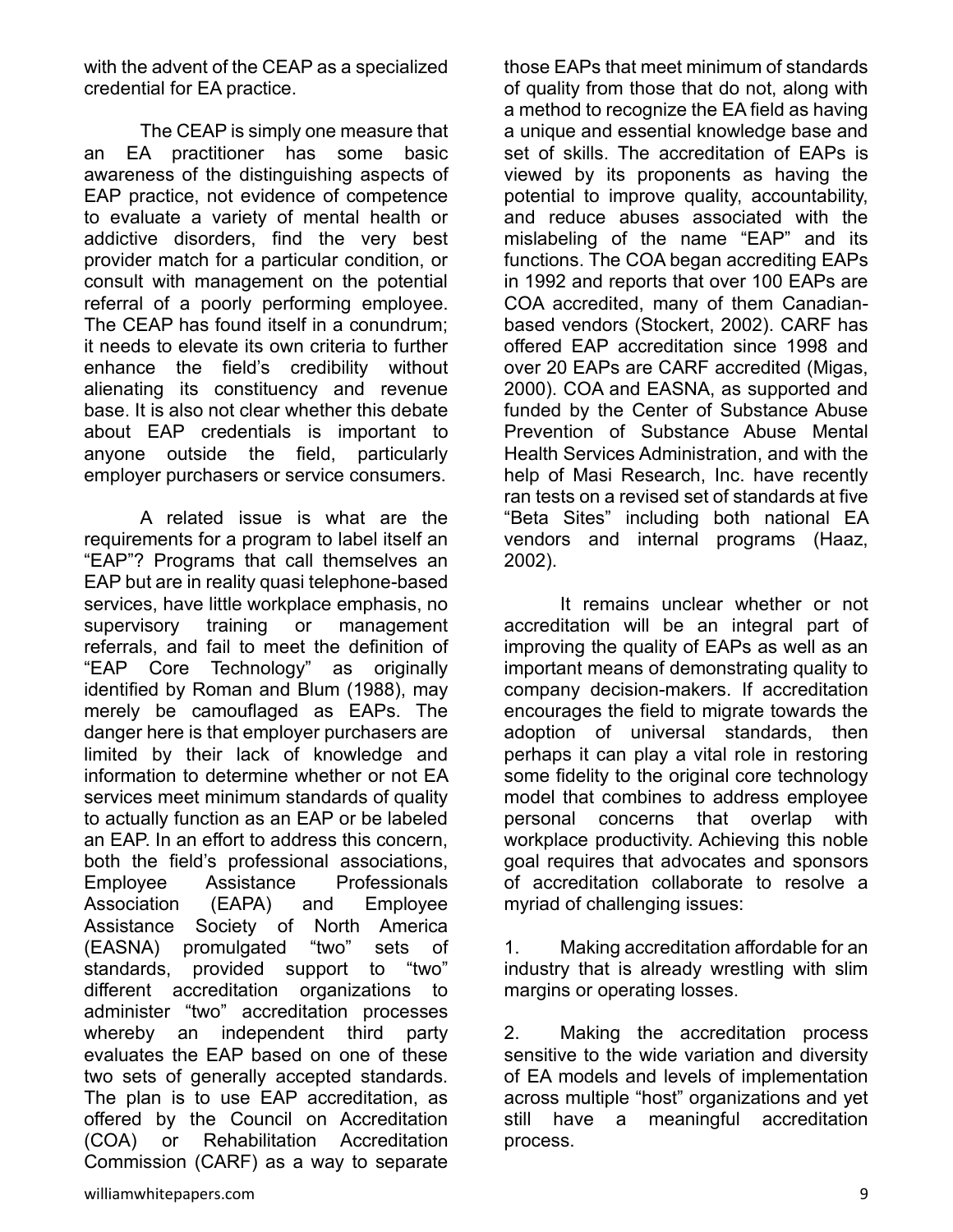3. Making sure both the standards and the accreditation process do not favor one type of vendor or program at the expense of another type, creating real or imagined perceptions in the field that certain vendors have an unfair advantage.

4. Convincing employers, as funders of EAPs, that requiring accreditation will be an important measure of quality and best practices.

5. Countering the confusion over multiple EAP accreditation standards and processes.

6. Convincing EAPs based in multiservice organizations that are already accredit their managed behavioral health care services or treatment/behavioral health care services through the National Committee of Quality Assurance or Joint Commission on Accreditation of Healthcare Organizations that there is value in having their EAP departments or divisions participate in a separate and distinct accreditation process.

#### **What is the financial future of EA Services?**

Despite an extended period of unprecedented growth in EAP enrollment, the field has not benefited from price increases in well over a decade. While the U.S. economy of the past twenty years expanded, prospered, contracted, stagnated, crashed, and stabilized, with marked inflation in health care costs, average EAP rates remained relatively unchanged (Melek, 2000). In a highly competitive market, EAP vendors routinely submit unreasonably low bids in order to capture market share and then underresource the program in order to contain costs within the "per-employee-per-year" capitated rate structure (Sharar, White, and Funk, 2002). Lower utilization of EA services equals higher margins for the vendor, so vendors are tempted to deliver substandard levels of service in order to make up for lost profits resulting from low capitated bids. EAPs are under-priced and over-sold, contributing to a type of gradual financial suicide and the hope of making up losses by offering collateral products as a new source of revenue that end up diluting the definition and expectation of what an EAP should be.

The one side effect of rapid diversification of services within EA contracts is that it's focus and value may become less clear. As longtenured client company executives, managers, and human resources professionals leave who still attribute high value to EA services because of the program's known tangible impact over the course of their career, a new generation of managers without such history and facing bottom line accountability of their own performance, may view EA services as a discretionary expense that can no longer be justified. These new managers may take a hard look at EA contracts and discover phantom EAPs whose expensive marketing materials and boasts of high employee "contacts" turn out to be more smoke and mirrors than substance-- resources that exist on paper but are rarely used because they increase the EA contractors operating costs and lower profits.

Reforming this price, commodity driven market by educating purchasers to choose EAPs on the basis of quality, value, and outcomes, rather than price, may be the single most important step to preventing the field from being absorbed by other services. Getting the attention of senior managers and human resource executives, and providing return-on-investment data above and beyond subjective testimony, will preserve and enhance our economic base as well as our historic mission. The authors forecast that if this strategy is not aggressively pursued and supported by a clear vision from the field's leadership, the EA field will not survive as a distinct profession. As a field, we urgently need to analyze why commodity pricing has become the "rule" rather than the exception and help employer purchasers differentiate between EA programs based on factors other than price.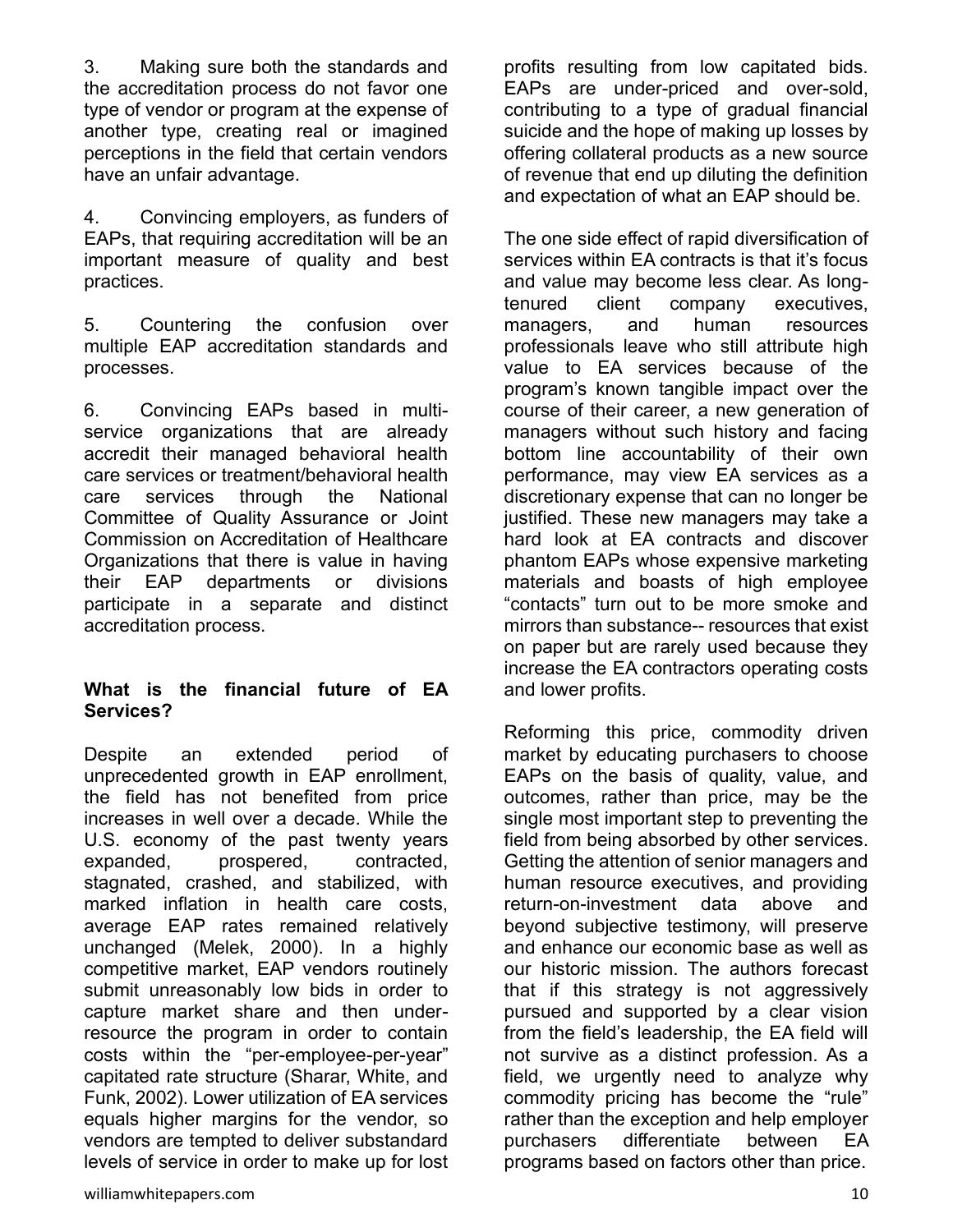#### **How effective are EA Services?**

There is a strident call in many health and behavioral health fields to bridge the gap between clinical practice and clinical research, but the EA field finds itself in an unusual position. It lacks a foundation of rigorous scientific studies (Roman, 1996; Arthur, 2002) and has no identified academic discipline at its foundation. There is less methodologically sound research in the EA field than any comparable field of behavioral health or social service. There are no federal institutes supporting multiple-site, randomized clinical trials to test the efficacy and effectiveness of EA models and all of the published research on EA effectiveness has significant design flaws, e.g., the absence of control groups. There are no accepted standard benchmarks used to measure performance across EA models and programs. Even where research has shown a positive effect of EA programs, no effort has been made to disassemble such programs within the evaluation designs to identify the potent ingredients of these programs (Roman, 2002). EA services have competed so intensely in the arena of service costs, product enhancements, and market dominance that the true outcomes of EA services have been virtually ignored. When outcomes are reported, it is nearly always a one-group pretest/posttest design with a short follow-up period where the impact of the EAP is confounded with the treatment effect when referrals beyond the EAP are made.

It is time the EA field stopped citing out-ofdate, methodologically weak studies that evaluated EA models that no longer even exist within the EA landscape, and began constructing a scientific infrastructure that can compete with the marketplace in shaping the design of EA products and services. It is time to foster the development of EA professionals who will conduct and publish EA research rather than just engage in EA practice.

The EA field has evolved from: 1) a focus on rescuing alcoholic employees to an everwidening scope of employee problems and needs, 2) a localized, peer-led model of intervention to an external, national/regionalized professionally-directed model, 3) high dose/intensity services to low dose/intensity services; and 4) a focus on employee health and performance to a focus on benefits management and other company needs. Depending on one's vantage point, these trends represent a dynamically evolving field that has continually reengineered itself within a turbulent behavioral health marketplace, or a field in decay that in its search for professional credibility and financial security and profit has become detached from its historical roots and its core values and technologies. The authors confess leaning toward the latter position, but any pessimism that view might bring is offset by our anticipation of a renewal movement within the EA field that will re-link the field to its historical mission as is moves through the early twenty-first century. That renewal movement will: 1) reinstall interventions with addiction and other behavioral health disorders at the center of the field's mission and competencies; 2) rebuild the partnership between management and labor in responding to the impaired employee; 3) relocalize the delivery of EA services and the development of EA service networks; 4) persuade colleagues and employers to sell and buy EAPs on the basis of compliance with generally accepted quality standards rather than the lowest bid, and 5) create a research infrastructure that can place the EA field on par with other arenas of behavioral health care.

#### **REFERENCES**

Arthur, A. (2001). Employee assistance programs: Do they work? EAPA Exchange July/August, pp. 21-23.

Baumohl, J. (1991). Administering the Pledge: Episodes in San Francisco's

# **Summary**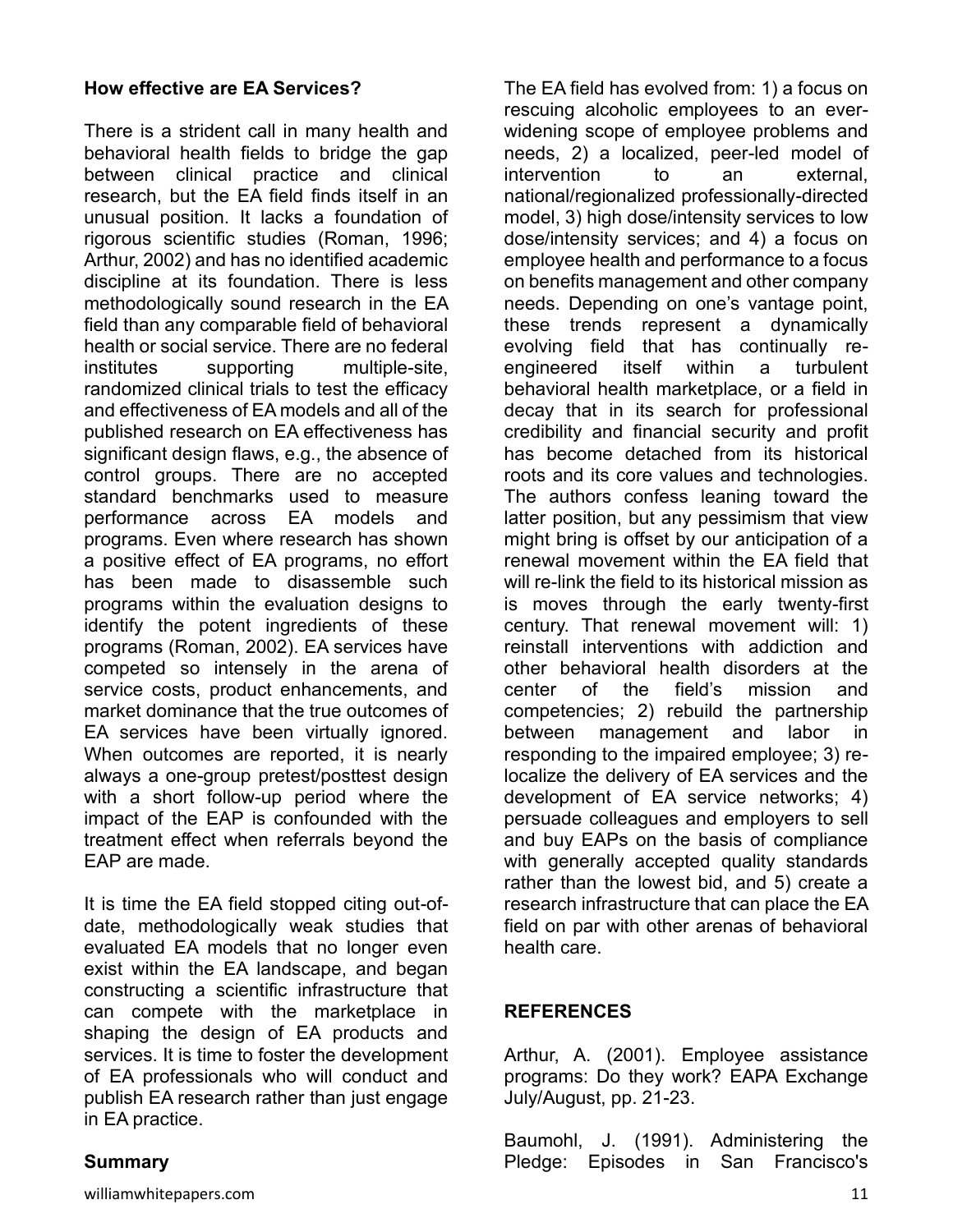Management of Drunken Public Employees, 1858-1920. Journal of Drug Issues, 21(4) 825-838.

Bennet, N., Blum, T.C., and Roman, P.M. (1994). Presence of drug screening and employee assistance programs: Exclusive and inclusive human resource management practices. Journal of Organizational Behavior, 15(6): 549-560.

Blair, B. (2002). Providing Added Value to Employers. EAPA Exchange, 32: 21-23.

Blum, T., Roman, P., and Tootle, D. (1988). The Emergence of an Occupation. Work and Occupations,15: 96-114.

Findlay, S. (1999). Managed Behavioral Health Organizations in 1999: An Industry at the Crossroads. Health Affairs, 18: 116-124.

Fitz-enz, J., and Davison, B. (2002). How to Measure Human Resources: McGraw Hill Companies.

Haaz, E. (2002). EASNA Standards and Accreditation History. Presentation at the EASNA Institute, May 4: Quebec City, Quebec

Henderson, R. and Bacon, S. (1953). Problem Drinking: The Yale Plan for Business and Industry. QJSA, 14:247-262.

Herlihy, P., Attridge, M., and Turner, S. (2002). The Integration of Employee Assistance and Work-Life Programs. EAPA Exchange, 32: 10-12.

Jeffrey, M., and Riley, J. (2000). Managed Behavioral Healthcare in the Private Sector. Administration and Policy in Mental Health, 28: 37-50.

Levine, H. (1978). The Discovery of Addiction: Changing Conceptions of Habitual Drunkenness in America. JSA, 39(2):143-174.

Maiden, P. (2001). The Evolution and Practice of Occupational Social Work in the United States. Employee Assistance Quarterly, 17: 119-161.

Melek, S. (2000). Unpublished data provided by Milliman & Robertson, Inc. Actuaries and Consultants. Denver, CO.

Migas, N. (2000). Accreditation Option for EAPs: CARF. EAP Digest, Winter: 15-17.

Milgram, G. And McCrady, B. (1986). Employee Assistance Programs (Center of Alcohol Studies Pamphlet Series). New Brunswick, NJ: Alcohol Research Documentation, Inc.

Oss, M. and Clary, J. (1998). The evolving world of employee assistance. Behavioral Health Management, July/August, pp. 20- 27.

Oss, M. and Fox, A. (2001). The Yearbook of Managed Behavioral Health Market Share in the U.S. Gettysburg, PA: Open Minds.

Presnall, L. (1981). Occupational Counseling and Referral Systems. Salt Lake City, UT: Utah Alcoholism Foundation.

Roman, P. (1981). From Employee Alcoholism to Employee Assistance. Journal of Studies on Alcohol 42(3):244-272.

Roman, Paul M., and Terry C. Blum (1988), "The Core Technology of Employee Assistance Programs," The ALMACAN, August, pp. 17-22.

Roman, P., Blum, Tc.C. (1996) Alcohol: A review of the impact of worksite interventions on health and behavioral outcomes. American Journal of Health Promotion. 11(2):136-149.

Roman, P. (2002). From big stick to broad brush to brush-off? Historic and futurist perspectives on the value of EAPS for employed substance abusers. Presented at the 14th Annual Institute of the Employee Assistance Society of North America, Quebec City, Quebec, May 2-4, 2002.